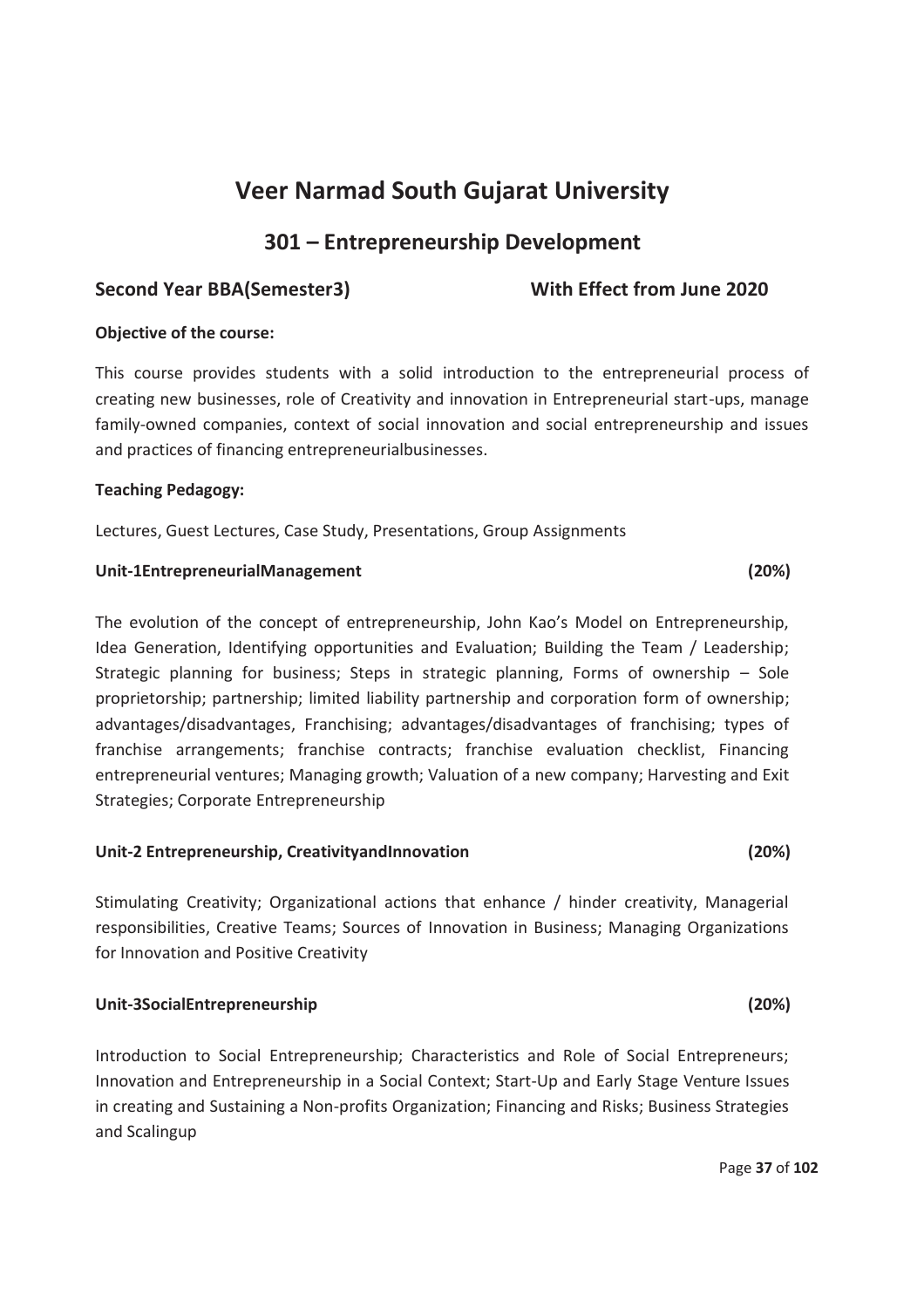### **Unit-4 Family BusinessandEntrepreneurship (20%)**

# The Entrepreneur; Role and personality; Family Business: Concept, structure and kinds of family firms; Culture and evolution of family firm; Managing Business, family and shareholder relationships; Conflict and conflict resolution in family firms; Managing Leadership, succession and continuity; women's issues in the family business; Encouraging change in the family business system

#### **Unit-5 Financing theEntrepreneurialBusiness (20%)**

Arrangement of funds; Traditional sources of financing, Loan syndication, Consortium finance, role played by commercial banks, appraisal of loan applications by financial institutions, Venture capital

### **Suggested Readings**

- · *Burns,P.(2001).Entrepreneurshipandsmallbusiness.NewJersey:Palgrave.*
- · *Drucker, P. F. (2006). Innovation and entrepreneurship: Practice and principles. USA:Elsevier.*
- · *Gersick, K.E., Davis, J.A., Hampton, M.M., &Lansberg, I. (1997) Generation to generation: Life cycles of the family business. Boston: Harvard Business School Press.*
- · *Hisrich, R., & Peters, M. (2002). Entrepreneurship. New Delhi: Tata McGrawHill.*
- · *Holt, D. H. (2004). Entrepreneurship new venture creation. New Delhi: Prentice Hall ofIndia.*
- · *Kaplan, J. (2004). Patterns of entrepreneurship.Wiley.*
- · Khandwalla, P.(2003). Corporate creativity. New Delhi: Tata Mc.GrawHill.
- · Mullins, J. (2004). New business road test. New Delhi:PrenticeHall.
- · Nicholls,A.(Ed.).(2006).Socialentrepreneurshipnewmodelsofsustainable social change. OxfordUniversityPress.
- · Prahalad,C. K. (2006). Fortune at the bottom of the pyramid ,eradicating poverty through profits. WhartonschoolPublishing.
- · Scarborough &Zimmerer, Effective SmallBusinessManagement
- · Stevenson, H. (Ed.). (2007). Perspective on entrepreneurship. Boston:Harvard BusinessPress.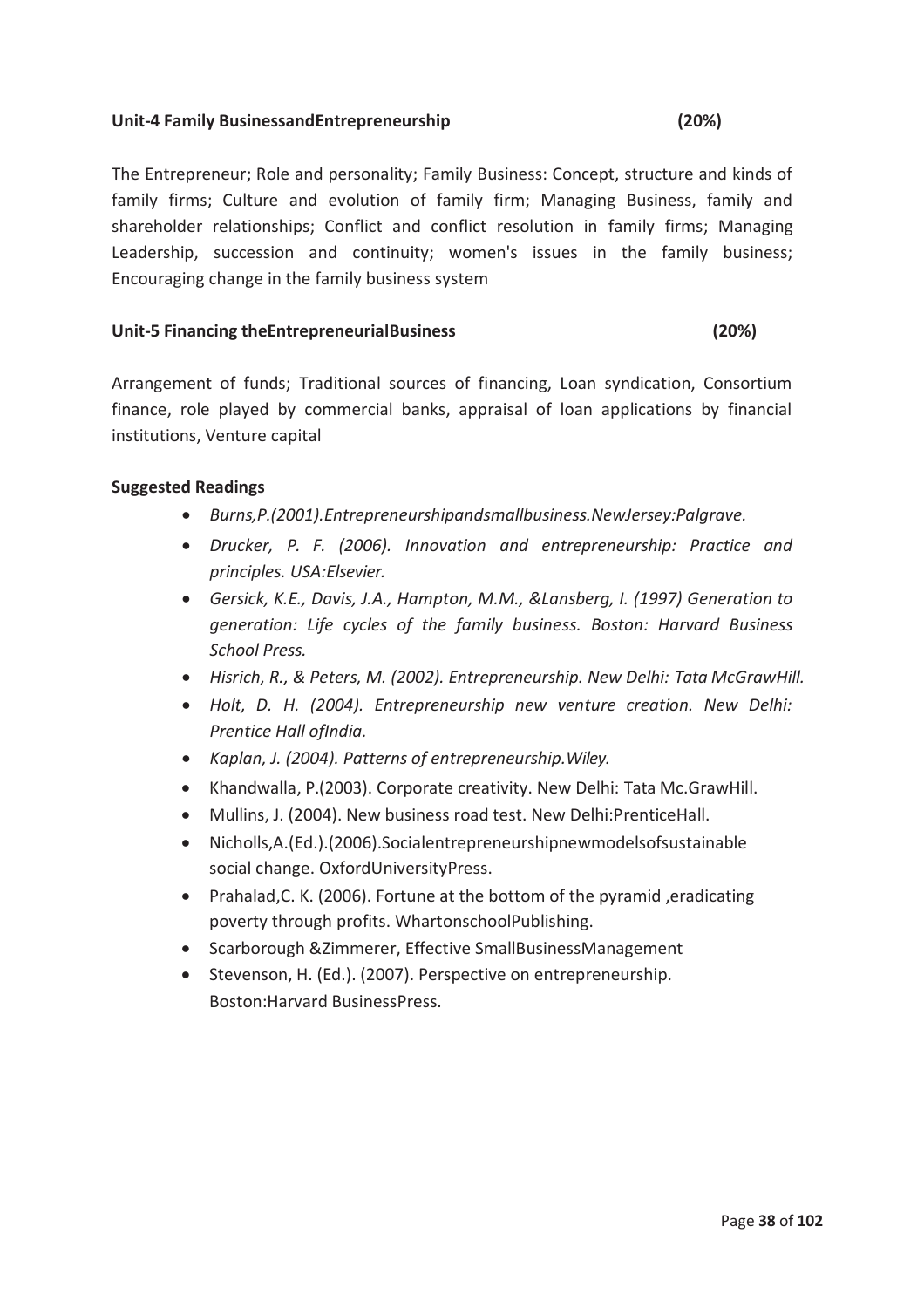# **302 – Business Start-ups and Innovation**

# Second Year BBA(Semester3) With Effect from June2020

### **Objectives of the course:**

- · To make students aware about the basic steps and tasks required to start up a business and for the creation of a new venture – idea tolaunch
- · To introduce future managers/entrepreneurs towards various ways to generate innovative ideas inbusiness

### **Teaching Pedagogy**

Lectures, Guest Lectures, Case Study, Presentations, Group Assignments

### **Course Content:**

### **Unit 1: Location of an Enterprise and Steps for Starting aSmallEnterprise (25%)**

Introduction, need for enterprise location, Importance of enterprise location, steps in enterprise location, Factors affecting location of enterprise, Selecting general area, Selection of most economic site. Selection of a small scale enterprise, starting a small scale enterprise, objective, registration of small scale enterprise, Infrastructure, Machinery, Raw Materials, Finance, Marketing, Incentives.

## **Unit 2: Selection of Types of Ownership Organisation and Incentives and Subsidies (25%)**

- · Introduction to ownership organisation, Sole Proprietorship Meaning, Merits & Limitations, Partnership Organisation – Meaning , basic features, Advantages of partnership organisation, disadvantage, Joint stock company – Meaning, Salient Features, Its advantages and disadvantages, Cooperatives – Meaning, Advantages Anddisadvantages.
- · Meaning of Incentives, Subsidy, Controversies on the efficiency of incentives and Subsidies, Need for Incentives, Schemes of Incentives and Subsidies in operations, advantages of Incentives and subsidies, Problem of incentives and subsidies, Idea of State and Central Government Scheme (as per currentbudget)

### **Unit 3: Innovations within FirmsandIncubation (25%)**

Introduction to Innovation Management, Innovation–meaning, types of innovation, Sources of Innovation, Models of innovation, Innovation as a management process, Managing innovation within firms, Organizational characteristics that facilitate the innovation process, Organizational structures and innovation, Role of individual in innovation process,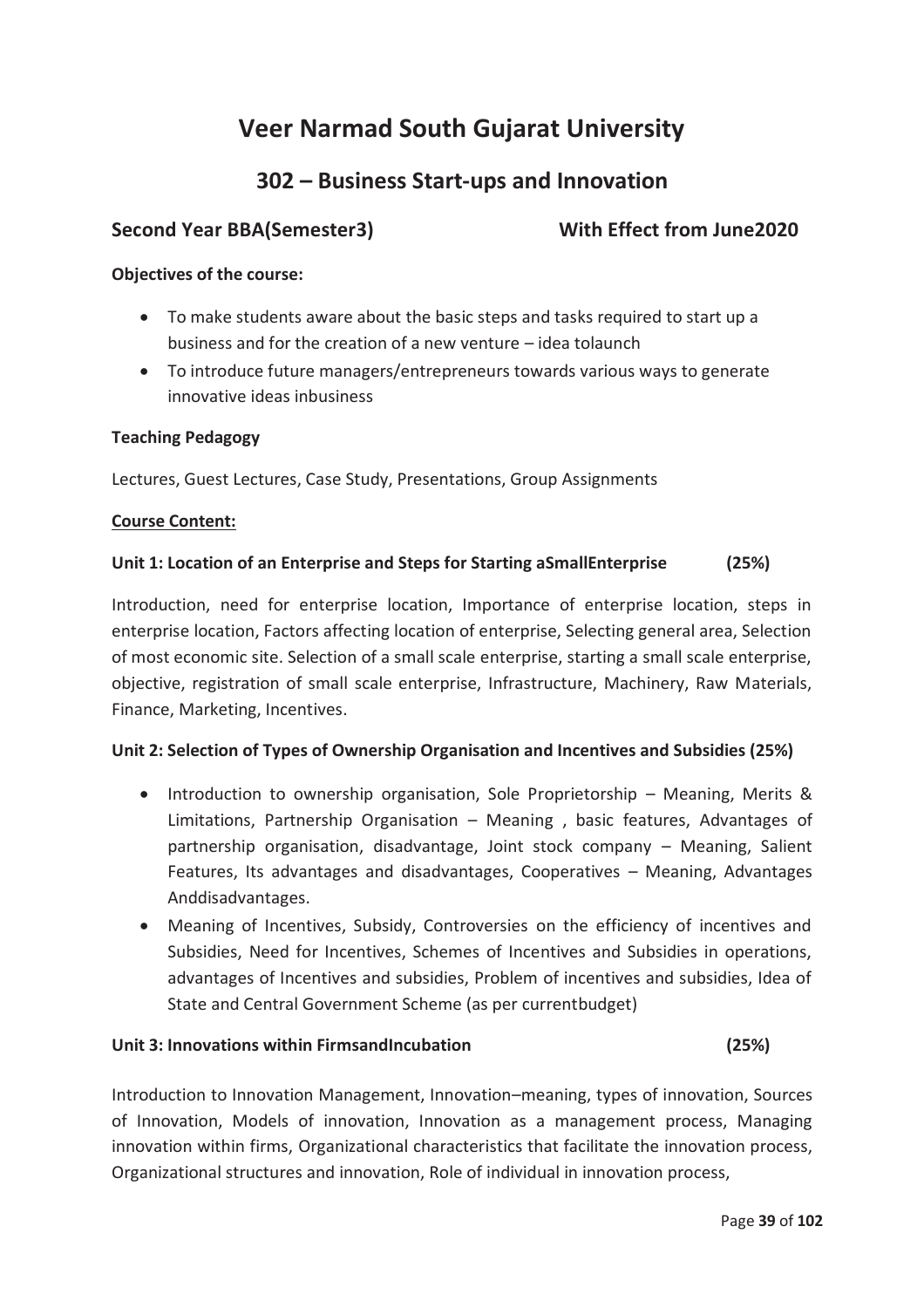Establishing an innovative environment, Role of IT systems and their impact on innovation. Public and Private Incubation, History of business Incubators

## **Unit 4: Open Innovation andTechnologyTransfer (25%)**

Introduction to open innovation and technology transfer, dominant economic perspective, Technology Transfer, Process and model soft technology transfer, Limitations and barriers to technology transfer, NIH syndrome, Internal organizational factors and inward technology transfer, Identifying external technology, Managing the inward transfer of technology.

## **Suggested Readings:**

- · *Narayana R., (2011), Entrepreneurship, Third Edition, Cengage Learning India Pvt. Ltd, NewDelhi.*
- · *Paul T., (2010), Innovation Management and New Product Development, Fourth Edition, Pearson India Education Services Pvt.Ltd.*
- · *Vasant Desai, The Dynamics of Entrepreneurial Development And Management Entrepreneur, Planning For Future Sustainable Growth, Himalaya PublishingHouse*
- · *A Sahay, V Sharma, Entrepreneurship and New Venture Creation, ExcelBooks*

## *For More Reading:*

- · *Shlomo M., Seshadri D V R, (2012), Innovation Management: Strategies, Concepts and Tools for Growth and Profit, Sage Publication, NewDelhi.*
- · *Allan A., (2003), Innovation Management: Strategies, Implementation and Profits, Oxford University Press, NewDelhi.*
- · *Online resource For; Latest scheme of central Govt. -https://msme.gov.in/all-schemes*
- · *Latest Scheme of State Govt. -https://ic.gujarat.gov.in/msme-small.aspx*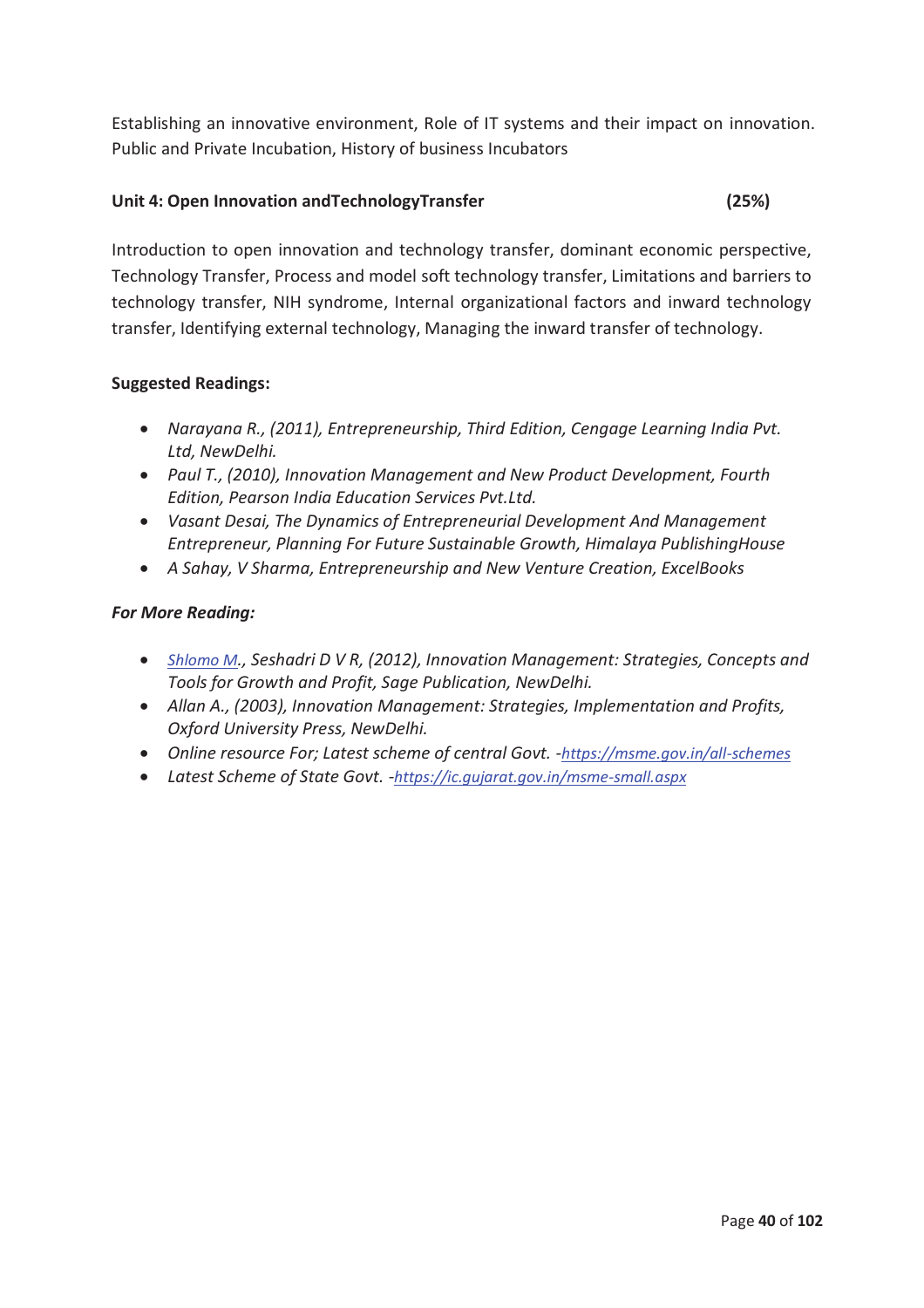# **303 – Banking, Insurance & Financial Services**

# Second Year BBA(Semester3) With Effect from June2020

## **Objective of the course**

· To equip students to the complex structure of the Banking, insurance and few FinancialServicesSectorandenablethemtotakefinancialservicesavailable in iudiciousmanner

## **Teaching Pedagogy**

Lectures, Guest Lectures, Seminars, Field Visit, Presentations, Audio Visual Material

## **Unit 1: IntroductiontoBanking (25%)**

Basics of Banking: Basic Concepts in Banking - Banker-Customer Relationships – Know Your Customer Guidelines - Negotiable instruments – Bankers' Duties and Responsibilities - Types of Customers & Various Types of Accounts - Deposit Products – Services Rendered by Banks - Principles of Lending - Approach to Lending & Steps in Lending - Credit Management & Credit Monitoring - Recovery & Modes of Recovery and Management of Non-Performing Assets - Basics of Risk Management in Banks

## **Unit2:E-Banking (25%)**

Electronic Banking: Current Trends and Role ofinformation& Communication Technology in Banking - Core Banking Solutions vis-a-vis Traditional Banking - Banking Technology – Alternate Delivery Channels – ATMs, Credit/Debit Cards/Mobile Banking / Internet Banking etc - Electronic Funds Transfers – Real Time Gross Settlements (RTGS) & National Electronic Funds Transfer (NEFT) - IT Security in Banks.

## **Unit 3:InsuranceServices (25%)**

Insurance: Meaning – Nature and Importance, Insurance Regulation: IRDA Regulations – Insurance Contract – Agent Norms.

Life Insurance: Life Insurance - Definitions of Life Insurance, Advantages of Life Insurance, Essential Features of Life Insurance, Brief Introduction of Whole life policy and endowment policy, procedure for the settlement of claims, nomination and assignment, annuity, Mediclaim policy.

General Insurance: Concepts of Marine Insurance – Fire Insurance – Automobile Insurance – Home Insurance – Medical Insurance – Social Security Insurance.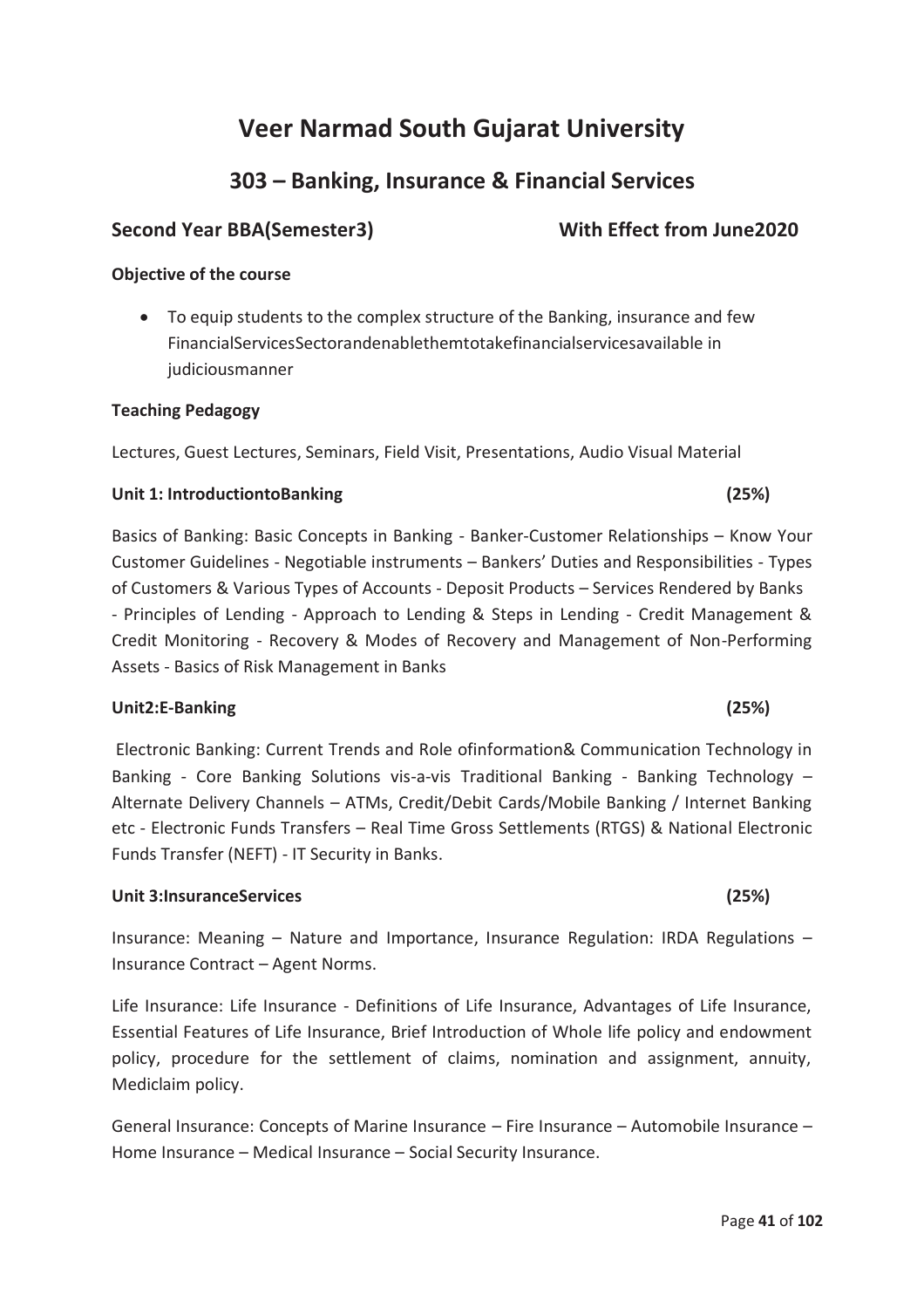### **Unit 4:MutualFundsAnd Other Services (25%)**

Mutual Funds: Introduction, Types of mutual funds, Organization of mutual funds, Regulation of Mutual Funds: Brief introduction to SEBI guidelines

Leasing and Hire Purchase: concepts of leasing, types of leasing – financial & operating lease, direct lease and sales & lease back, single investor lease and leveraged lease, Domestic lease and International lease. Hire purchase: concept, legal aspects of HP, financial evaluation – the hirer'sview.

Venture Capital: Concept, history and evolution of VC, the venture investment process, various steps in venture financing, incubation financing.

## **Suggested Readings:**

*1. Bhattacharya, H., Banking Strategy, Credit Appraisal and Lending Decisions, 2nd Edition, Oxford University Press,2011.* 

*2. Heffernan, S., Modern Banking, John Wiley and Sons,2005.*

*3. Imam, A., Principles and Practice of Life Insurance in India, Anmol Publisher,2011.* 

*4. Indian Institute of Banking and Finance, Principles and Practices of Banking, 2nd Edition, Macmillan India Ltd.,2012.* 

*5. Maheshwari, S. N. and Maheshwari, S.K., Banking Law and Practice, Kalyani Publishers, 2005.* 

*6. Mittal, R.K, Saini, A.K. and Dhingra, S., Emerging Trends in the Banking Sector, Macmillan Publishers India,2008.* 

*7. Muraleedharan, Modern Banking: Theory and Practice, PHI Learning,2009.* 

*8. Rose P. and Hudgins, S., Bank Management and Financial Services, 7th Edition, Tata McGraw-Hill,2010.* 

*9. Suresh, P. and Paul, J., Management of Banking and Financial Services, 2nd Edition, Pearson,2010.* 

*10. Tripathy, M., Mishra, S. and Mishra, K.C., General Insurance Business Operations and Decision Making, Cengage Learning,2009.* 

*11. Varshney, P.N., Banking Law and Practice, Sultan Chand and Sons,2009.* 

*12. Insurance Principles and Practice, byR.S.Sharma* 

*13. Insurance Principles, Practice and Registration, by M.K.Ghosh& A. N.Agrawal* 

*14. Indian Mutual Funds Handbook 5th Edition: A Guide for Industry Professionals and Intelligent Investors by SundarSankaran(Author),2018* 

*For Hire, Purchase and Venture Capital: M Y Khan: Financial Services (TMH)*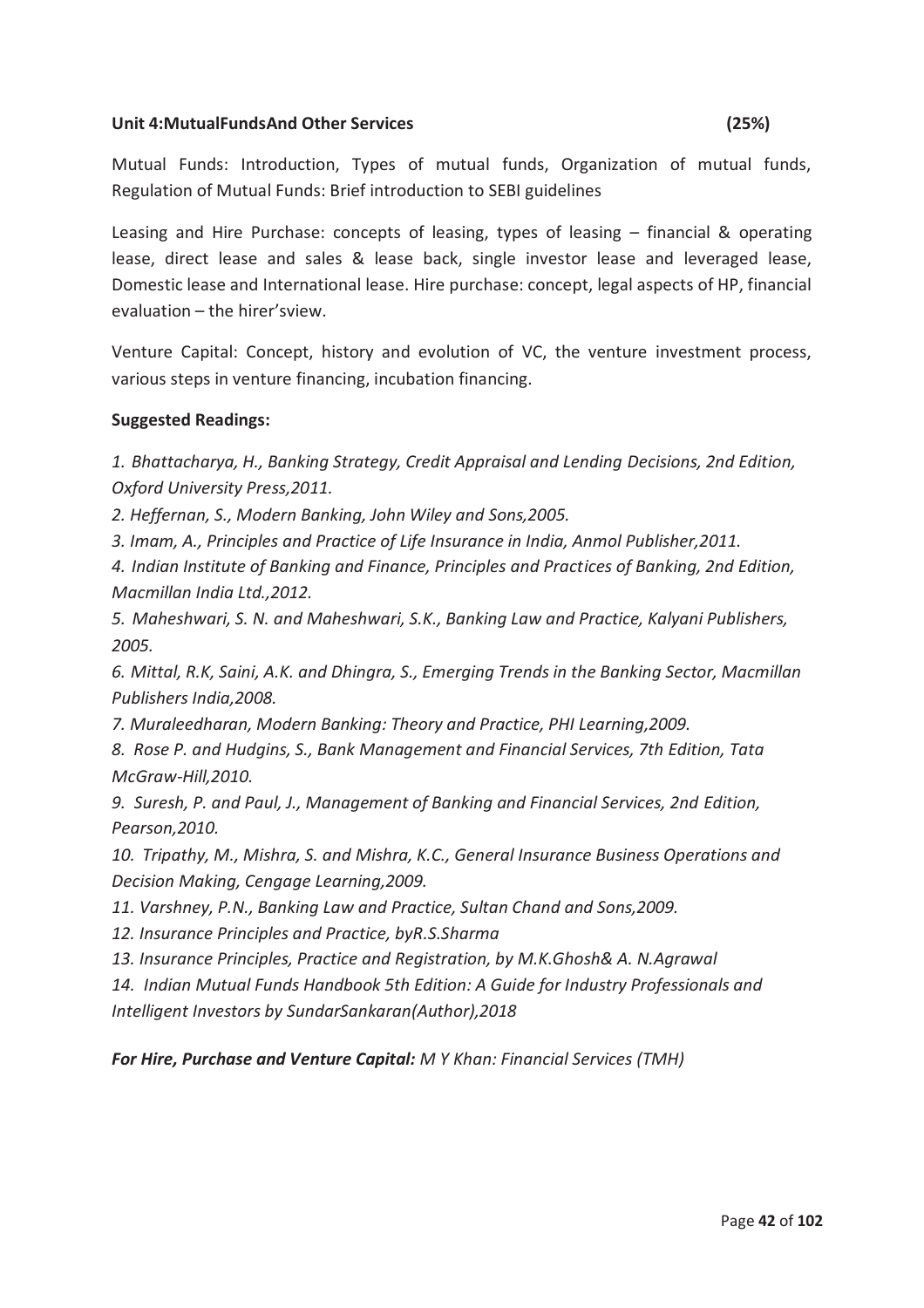# **304–Marketing Management**

# Second Year BBA(Semester3) With Effect from June2020

# **Objective of the course:**

- · To familiarize students with the marketing function in organizations. It shall equip the students with understanding of the Marketing Mixelements.
- · To sensitize certain emerging issues in Marketing. The course shall use and focus on Indian experiences, approaches andcases.

#### **Pedagogy**

Lectures, Power Point Presentation, Discussion, and case study

### **Course Content**

#### **Unit 1 IntroductionofMarketing (25%)**

Nature, Scope and Importance of Marketing, Evolution of Marketing; Core marketing concepts; Company orientation - Production concept, Product concept, Selling concept, Marketing concept, Holistic marketing concept. Marketing Environment: Demographic, economic, political, legal, socio cultural, technological environment (Indian context), Segmentation, Levels of Market Segmentation, Basis for Segmenting Consumer Markets, Targeting and Positioning Variables

### **Unit 2:BuyingBehaviour (25%)**

A) Consumer Buying Behaviour: Meaning, Factors affecting consumer behaviour, buying behaviour process (five steps).

(B) Industrial Buying Behaviour: Meaning, Difference between Consumer markets Vs. Industrialmarket,FactorsaffectingIndustrialbuying,Buyingbehaviourprocess(eightsteps)

### **Unit 3:MarketingMix (30%)**

**Product Decisions:** Definition, Product Classification, Product Line Decision, Product Mix Decision, Concept of Product Life Cycle (PLC), PLC marketing strategies, Packaging &Labelling.

**Pricing Decisions:** Determinants of Price, Pricing Methods (Non-mathematical treatment), Discriminatory pricing

**Promotion Mix:** Promotional Mix Tools, Developing effective communication (eight Steps)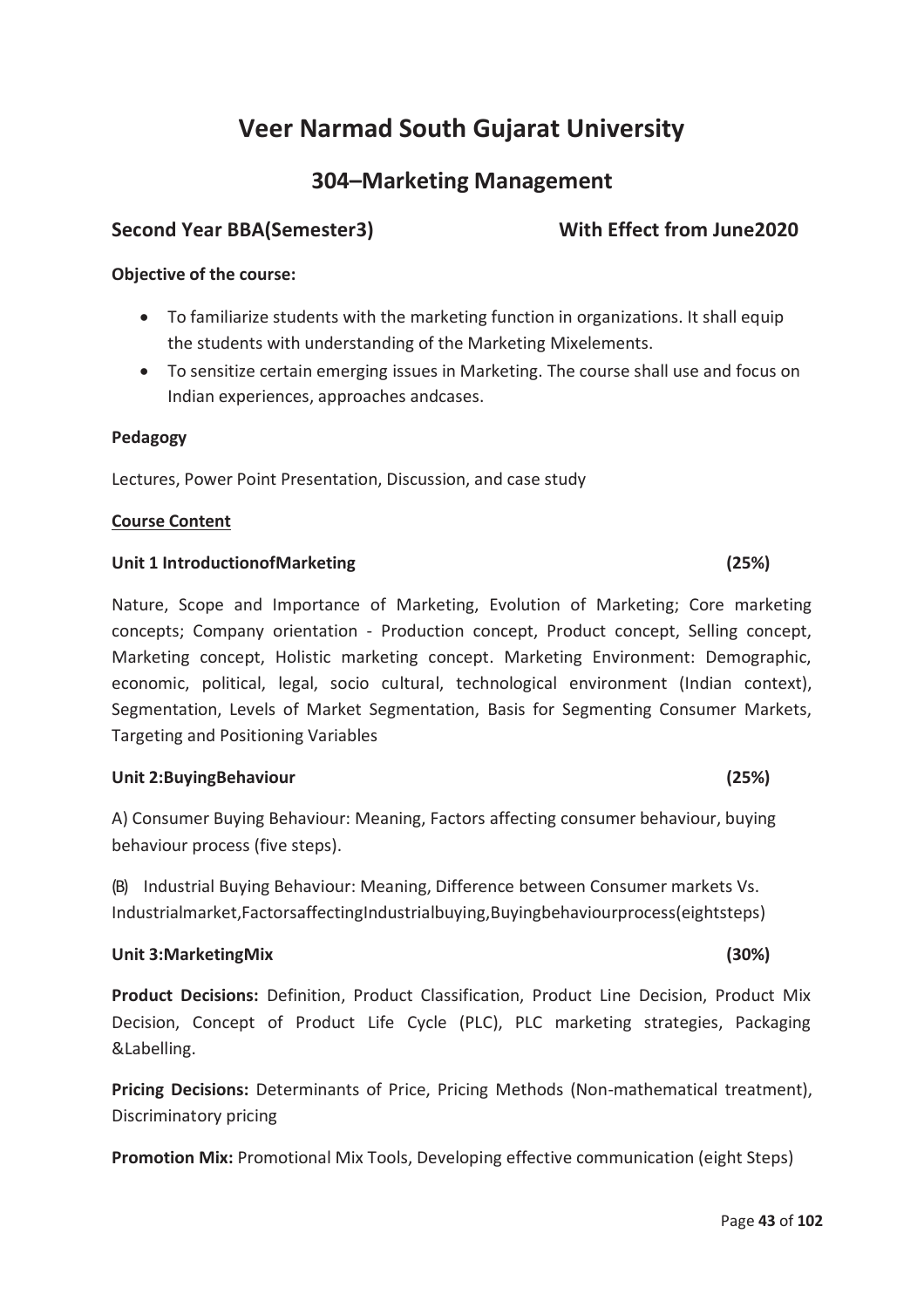**Place (Marketing Channels):** Channel functions, Channel Levels, Types of Intermediaries: Types of Retailers& Their Marketing Decisions, Wholesalers& Their Functions, Marketing-Logistics Decisions.

### **Unit 4: Introduction toDigitalMarketing (20%)**

Evolution of Digital Marketing from traditional to modern era, Role of Internet, Emergence of digital marketing as a tool, Drivers of the new marketing environment, Digital marketing strategy, P.O.E.M. framework, Digital landscape, Digital marketing plan, Digital marketing models, Introduction to social media marketing, penetration & characteristics.

### **Suggested Readings:**

- 1. Kotler, P. & Keller, K. L., Marketing Management,Pearson.
- 2. Kotler, P., Armstrong, G., Agnihotri, P. Y., Principles of Marketing: A South Asian Perspective,Pearson.
- 3. Ramaswamy,V.S. & Namakumari, S., Marketing Management, Global Perspective-Indian Context, Macmillan Publishers IndiaLimited.
- 4. Zikmund, W.G. & D' Amico, M., Marketing Management, Ohio South-Western CollegePublishing.
- 5. Seema Gupta, Digital Marketing, McGraw Hill, 1<sup>st</sup>Edition -2017
- 6. Ian Dodson, The Art of Digital Marketing, Wiley India, LatestEdition
- 7. Puneet Singh Bhatia, Fundamentals of Digital Marketing, Pearson  $1^{st}$  Edition -2017
- 8. VandanaAhuja, Digital Marketing Oxford University, Press LatestEdition
- 9. Philip Kotler, Marketing 4.0, Moving from Traditional to Digital, Wiley2017
- 10. Melissa S. Barker, Donald I. Barker, Nicholas F. Bormann, Debra Zahay, Mary Lou Roberts, Social Media Marketing, A Strategic Approach, Cengage, LatestEdition
- 11. Online resource for Digital Marketing:SWAYAM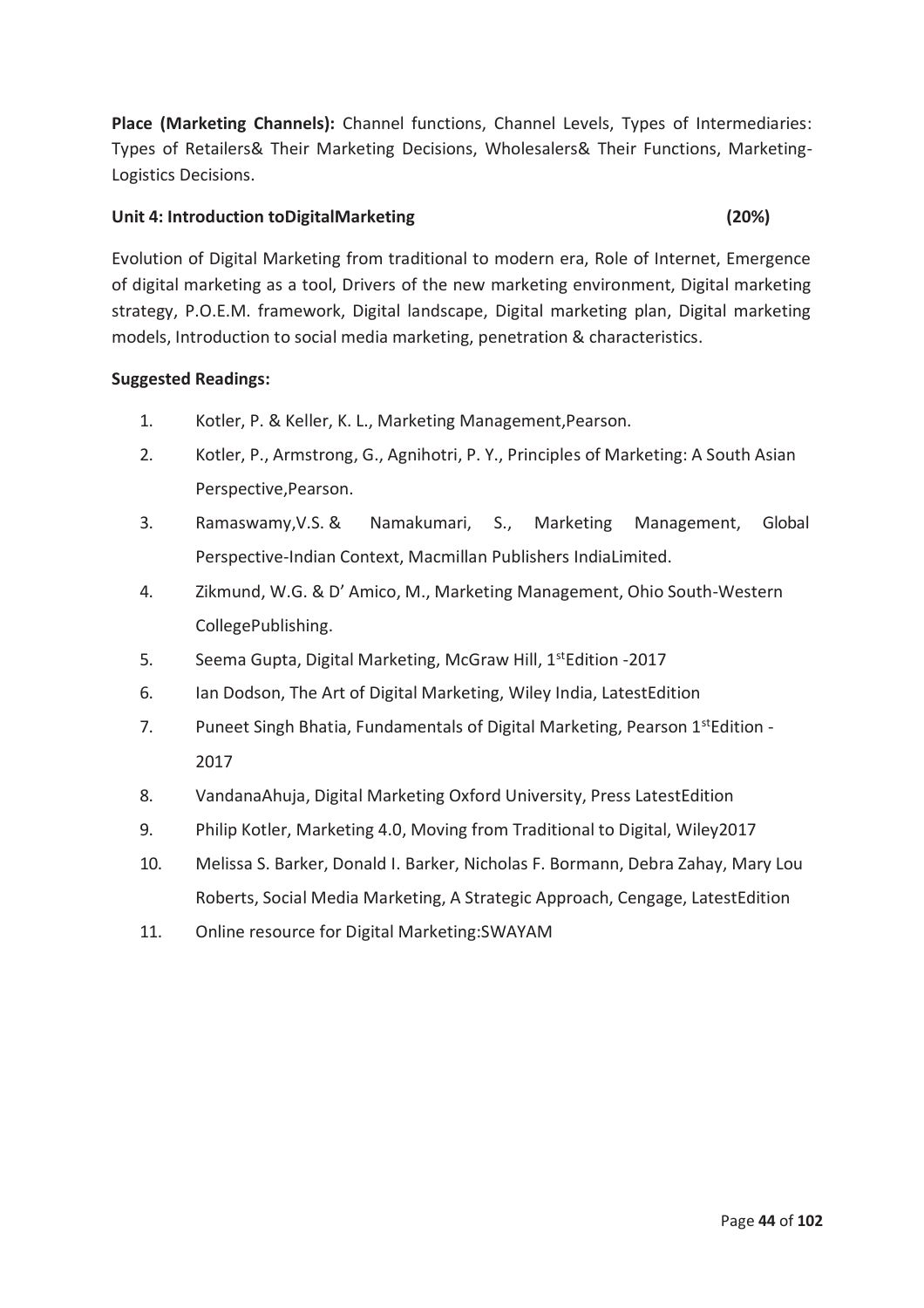# **305–Financial Management**

## Second Year BBA(Semester3) With Effect from June2020

### **Objective of the course:**

· To acquaint students with the techniques of financial management and their applications for business decisionmaking.

#### **Pedagogy**

Lectures, Numerical, Power Point Presentation, Discussion, and corporate case study

#### **Course Content**

#### **Unit 1 Introduction ofFinancialManagement (25%)**

Meaning and Nature of Financial Management (FM), Finance and related disciplines, Scope of Financial Management, Goals of FM: Profit Maximization, Wealth Maximization - Traditional and Modern Approach, Functions of finance – Finance Decision, Investment Decision, Dividend Decision and Liquidity Decision, Roles of a finance manager, Concept of Time Value of Money: why people value money today?, concept of present value, future value (Lump sum, simple annuity and growing annuity)

#### **Unit 2: Long TermInvestmentDecision (30%)**

Capital Budgeting –Nature and meaning of capital budgeting, Principles and Techniques, Estimation of relevant cash flows and terminal value, Evaluation techniques - Accounting Rate of Return, Net Present Value, Internal Rate of Return, Net Terminal Value, Profitably Index Method and Pay Back Period.

#### **Unit 3: Dividend PolicyandLeverage (20%)**

The irrelevance of dividends: General, MM hypothesis, Relevance of dividends: Walter's model, Gordon's model, types of dividend dates – Ex date, due date, announcement date, Overview on effect of dividend announcement on stock prices, Leverage Analysis: Operating and Financial Leverage, Combined leverage.

#### **Unit 4: Introduction toDigitalMarketing (25%)**

Working Capital Management: Meaning, factors affecting working capital, Operating cycle and cash cycle, determination of working capital requirement

Management of Cash - Preparation of Cash Budgets (Receipts and Payment Method only), Cash management technique.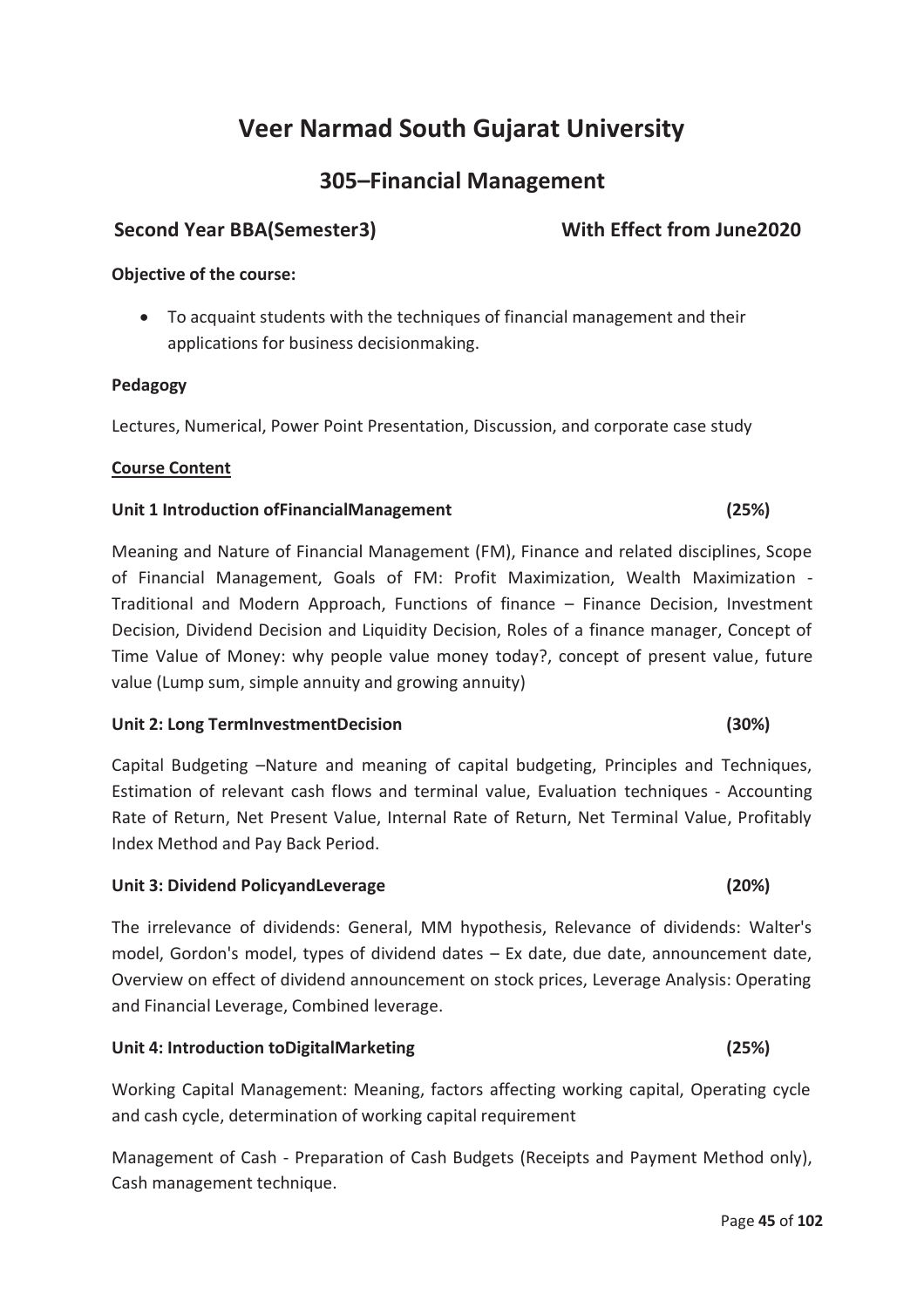Receivables Management – Objectives, Credit Policy, Cash Discount, Debtors Outstanding and Ageing Analysis, Costs - Collection Cost, Capital Cost, Default Cost, Delinquency Cost.

## **Suggested Readings:**

- · M.Y. Khan & P.K. Jain, Financial Management Text Problem and Cases, Tata McGraw Hill Publishing Co.Ltd.
- · I. M. Pandey: Financial Management Theory and Practices, Vikas PublishingHouse.
- · R. P. Rustogi, Financial Management Theory Concepts and Practices, Taxmann Publication.
- · R.A. Brealey, S.C. Myers, F. Allen& P. Mohanty, Principles of Corporate Finance, McGraw Hill HigherEducation
- · J.V. Horne & J.M. Wachowicz, Fundamentals of Financial Management, PrenticeHall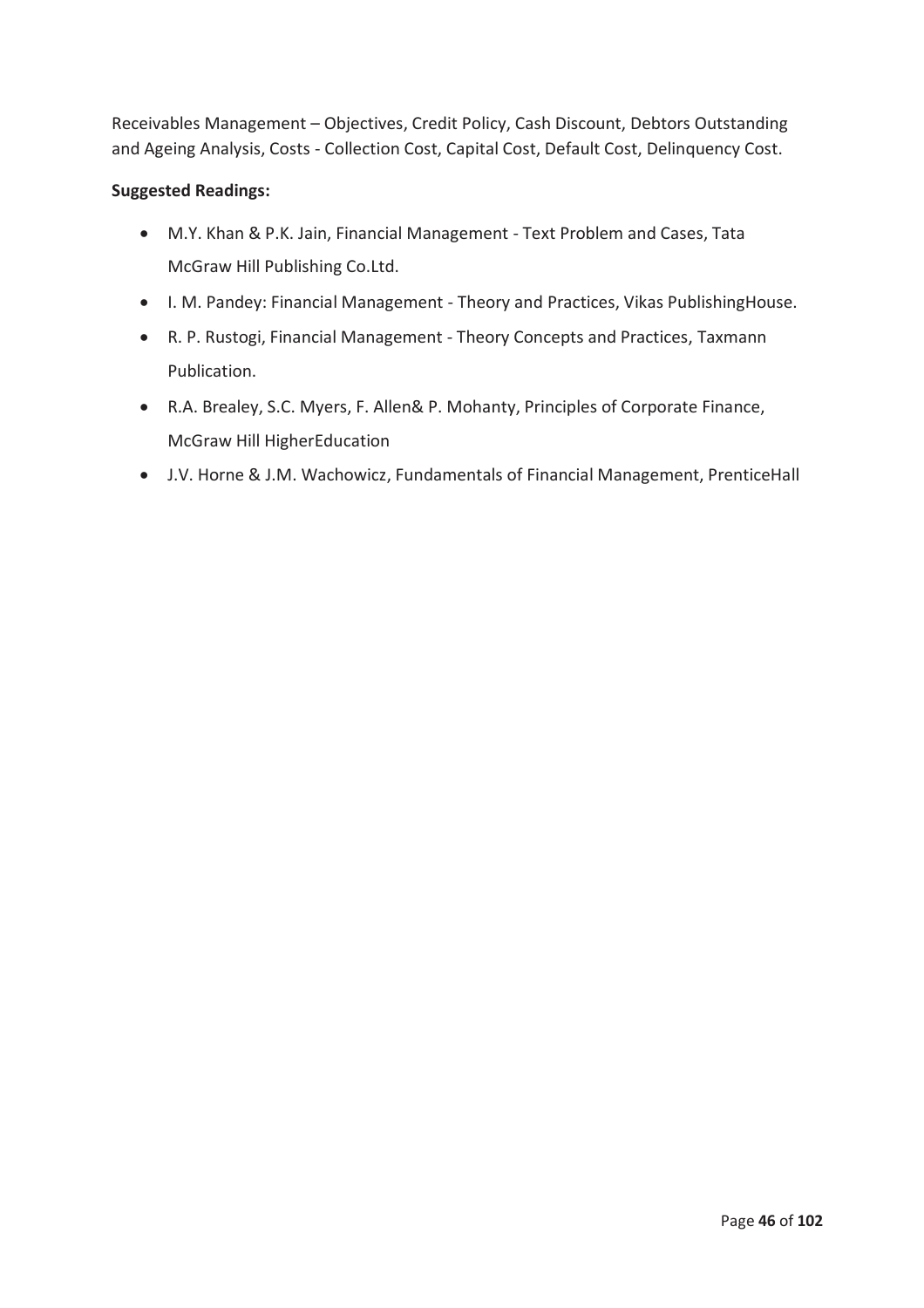# **306 – Human Resource Management**

# Second Year BBA(Semester3) With Effect from June2020

## **Objective of the course:**

The objective of this course is to help the students to develop an understanding of the concept & techniques of essential functions of human resource management.

### **Teaching Pedagogy:**

Lectures, Guest Sessions, Group Work, Role Play, Seminars, Case Studies

### **Course Content**

### **Unit 1: HumanResourceManagement (25%)**

Human Resource Management: Concept, Functions, roles, skills & competencies, HRDdefinition, goals and challenges. The changing environment of HRM – globalization, cultural environment, technological advances, workforce diversity, corporate downsizing, changing skill requirement, HRM support for improvement programs Work life balance, HR role in strategy formulation & gaining competitive advantage. HRM issues in Indian **Organizations** 

### **Unit 2: HumanResourcePlanning (25%)**

Human Resource Planning: Process, Forecasting demand & supply, Skill inventories, Brief Idea of HRIS (Human Resource Information System), succession planning, Job analysis – Uses, methods, Job description & Job specifications. Recruitment, Selection & Orientation: internal & external sources, e-recruitment, selection process, orientation process.

### **Unit 3: Training, Career PlanningandCompensation (25%)**

Training: Concept, Needs, Systematic approach to training, Methods of training. Management development: Concept & Methods. Performance management system: concept, uses of performance appraisal, performance management methods, factors that distort appraisal, appraisal interview. Career planning: career anchors, career life stages. Compensation: Steps of determining compensation, job evaluation, components of pay structure, factors influencing compensation levels, wage differentials & incentives, profit